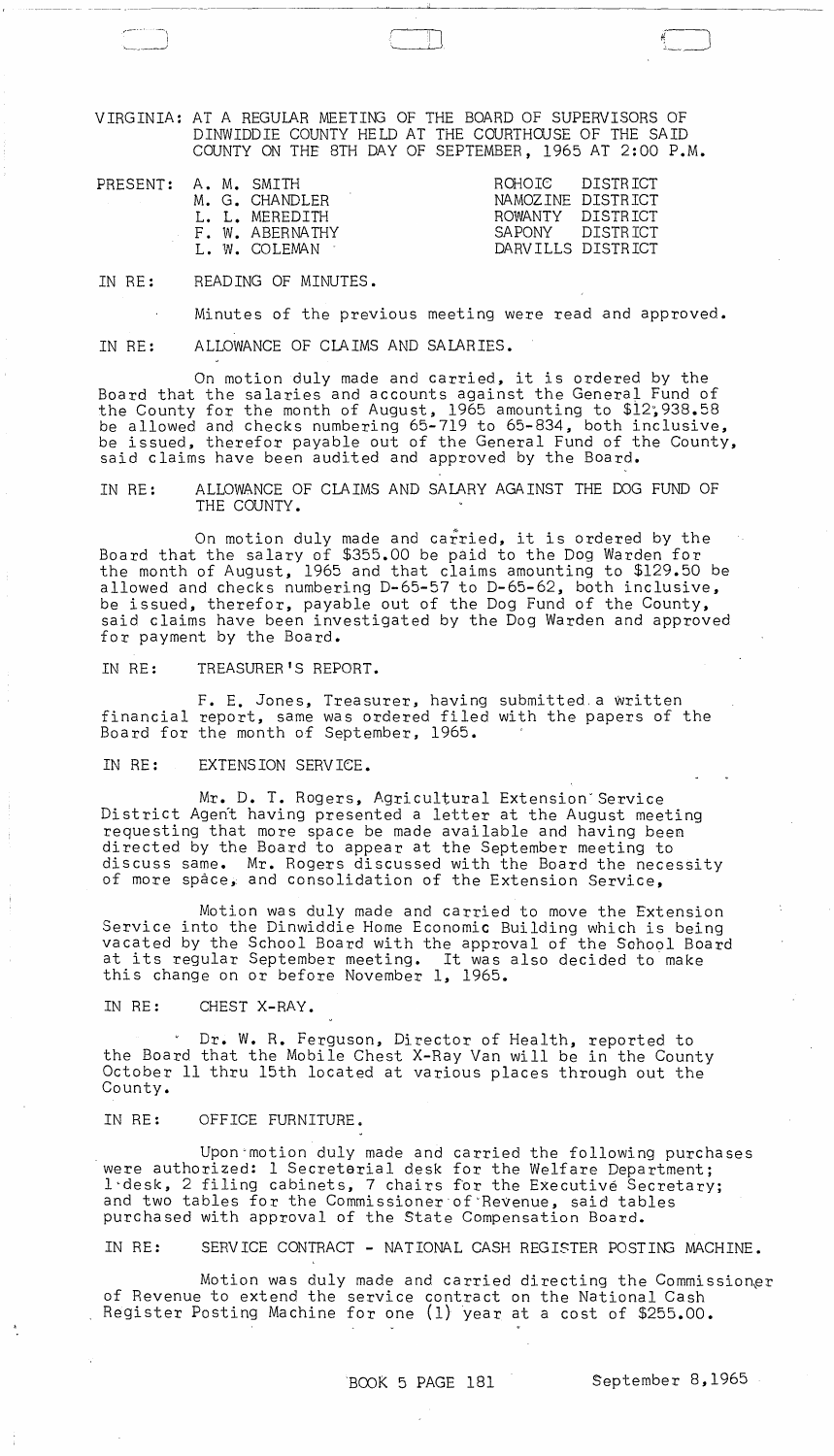IN RE: ANNEXATION LAWYERS.

Motion was duly made and carried, it was directed to pay a retainers fee of \$2,000. to Robert C. Fitzgerald to retain counsel for pending annexation case.

IN RE: BOARD OF DIRECTORS - APPOMATTOX BASIN INDUSTRIAL DEVELOPMENT CORPORATION.

Motion was duly made and carried that the following were appointed to the Board of Directors of the Appomattox Basin Industrial Development Corporation: S. E. Winn, W. E. Bolte, H. Barner Batte, W. C. Tucker, Gilbert C. Martin and William C. Knott.

 $\mathcal{E}_{\mathcal{E}_{\mathcal{E}}}$ 

W. C. Tucker and William C. Knott were named to serve on the Executive Committee.

IN RE: APPOMATTOX RIVER BRIDGE.

The Board having been requested by the Appomattox River (where the Water Authority to join with Chesterfield County in donating \$23,270. to build piers in the new dam to support a bridge across the dam at a later date.

Same was deferred to the October meeting pending further study.

IN RE: POLLING PLACES CHANGE - DARVILLS AND NEW HOPE.

It having been brought to the attention of the Secretary of the Electoral Board of the necessity of a change in polling places for the November General Election for New Hope and"Darvills Precinct and same being referred to the Board of Supervisors,

directing<br>Motion was duly made and carried/the Commonwealth's Attorney to petition the Circuit Court Judge to make the following changes - New Hope Precinct change from Cerny's Garage to St. John's Recreational Hall; Darvills Precinct from Hoover's Store to R. L. Vaughan's Store, Darvills.

IN RE: STORM DOOR - EDUCATIONAL BUILDING.

Request having been presented by Margaret W. Lewis for a storm door to be installed on the bookroom of the Educational Building,

Motion was duly made and carried directing the installation of said door. .

IN RE: CIVIL WAR CENTENNIAL COMMISSION CITATION.

The Board having reviewed a sample of the citation drawn up to be presented to the members of the Dinwiddie County Civil War Centennial Commission approved same and directed that said citations be printed and awarded.

IN RE: HOSPITAL CONTRACT - SHELTERING ARMS HOSPITAL.

A new contract for the fiscal year of 1965-66 with Sheltering Arms Hospital for the treatment of indigent persons at a rate of \$30.71 per patient day having been presented,

Motion was duly made and carried that this contract be not approved.

IN RE: MANSFIELD SUBDIVISION - BLOCK A

A plat of of lots 1 through 5 Block A in Mansfield Subdivision having been presented to this Board for its approval said plat having been approved by the Department of Health and the State Highway Department, motion was duly made and carried that this Board approves said plat as presented with the requirement that each lot must have the approval of the Department of Health prior to the issuance of a building permit and the Clerk is directed to admit this plat to record when so requested.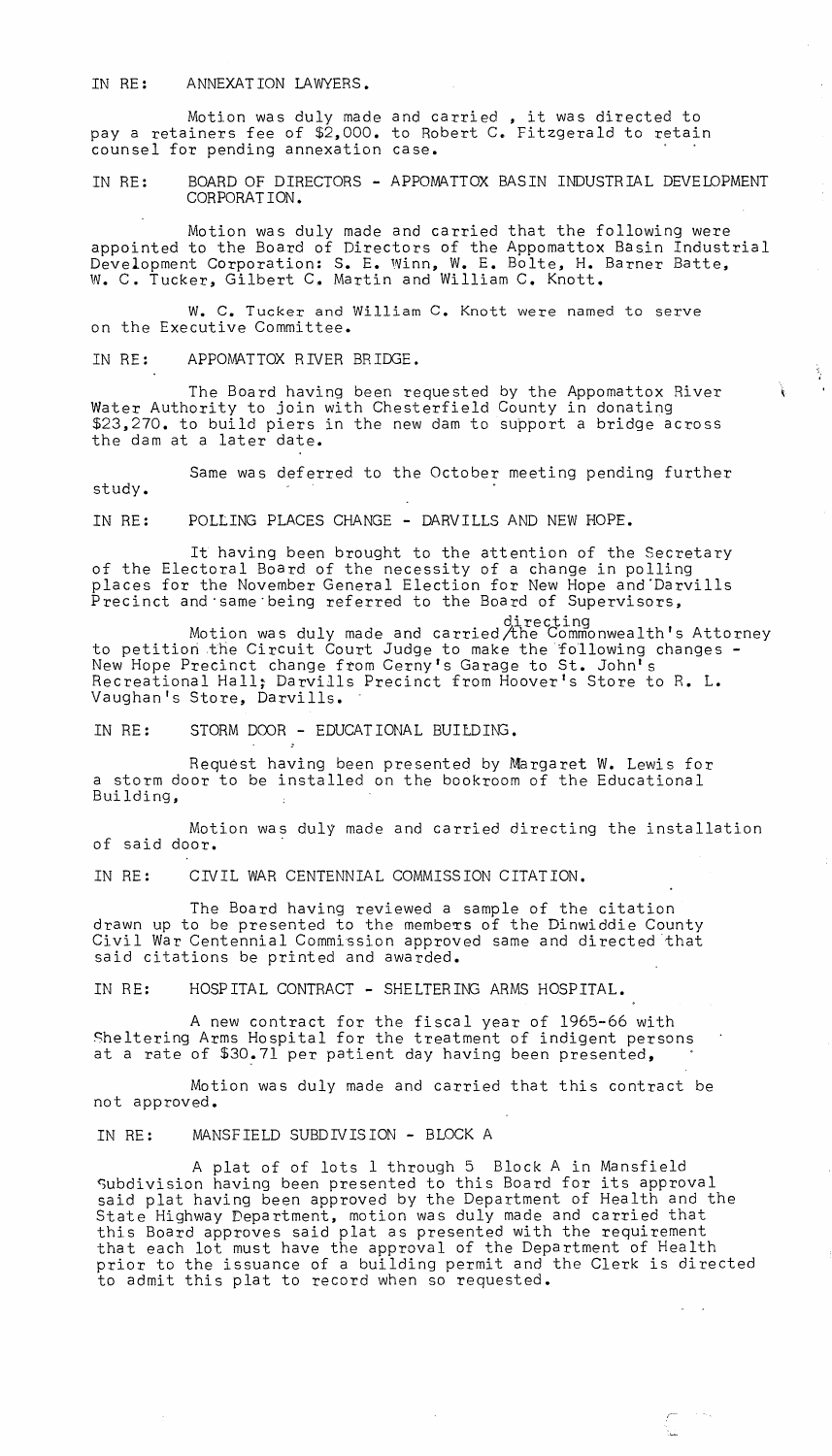IN RE: RESOLUTION - NATIONAL PARK SERVICE. Motion was duly made and carried the following resolution was adopted:

## RESOLUTION

WHEREAS, there is a tract of land located near the intersection of Boydton Plank Road and Route 85 in Dinwiddie County, Virginia, containing approximately 25 acres, which land is bounded on the North and Northeast by the Richmond-Petersburg Turnpike, on the East by Fort Lee Road and land of the National Park Service, on the South and Southwest by Boydton Plank Road and land of National Park Service, and on the West by land of National Park Service and others; and

WHEREAS, the land of the National Park Service prevents access to Fort Lee Road and Boydton Plank Road and thus completely locks in said land; and

WHEREAS, the said land is suitable for development but the lack of a means of ingress and egress prevents such a project and thereby deprives the County of a much needed source of revenue; and

WHEREAS, the County desires a fifty (50) foot easement off of Fort Lee Road across the land of the National Park Service to provide access to the eastern portion of said land and a fifty (50) foot easement off of Boydton Plank Road across the land of the National Park Service to provide access to the western portion of said 25 acre tract, which said easements would make the property available and suitable for development.

Therefore, the Board of Supervisors of Dinwiddie County, at a meeting held at the Court House on September  $\beta$ , 1965, unanimously adopted the following resolutions:

BE IT RESOLVED, that the Board of Supervisors of Dinwiddie County, Virginia, earnestly request the National Park Service to grant a fifty (50) foot easement off of Fort Lee Road and a fifty (50) foot easement off of Boydton Plank Road over, upon and across a portion of the land of the said National Park Service to provide a means of ingress and egress to the said 25 acre tract as set forth in these resolutions, thereby making said property available for development and thus affording the County an additional source of revenue.

BE IT FURTHER RESOLVED, that a copy of these resolutions be sent to the proper authorities of the National Park Service or other Federal Agencies and that all necessary steps be taken to obtain said easements.